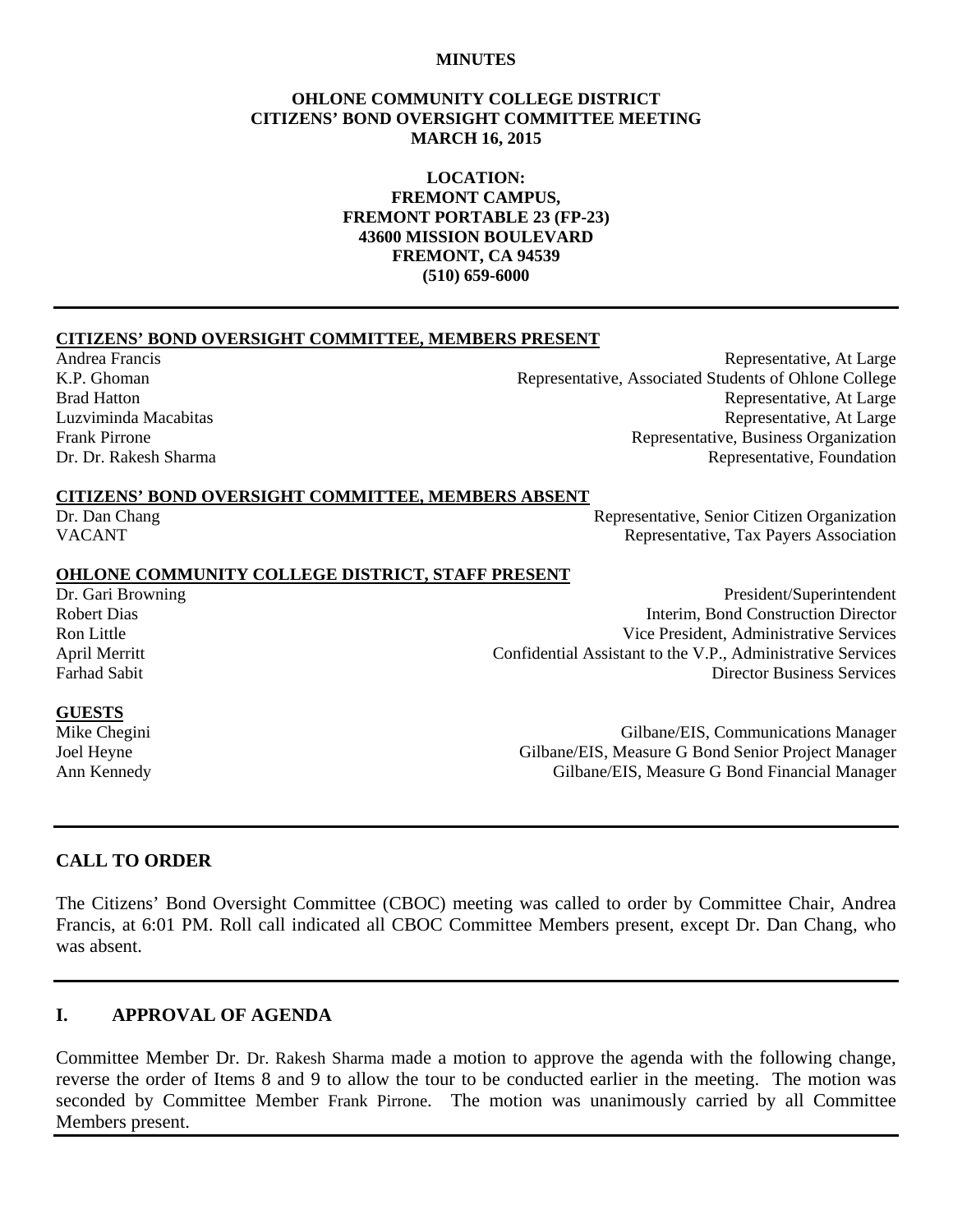## **II. APPROVAL OF MINUTES**

Committee Member Dr. Dr. Rakesh Sharma made a motion to approve the minutes from the previous meeting on December 15, 2014 with the following corrections: Call to Order roll call to reflect the three members absent, grammar correction in Section VIII and name correction in Section VIII. The motion was seconded by Committee Member Brad Hatton. The motion was unanimously carried by all Committee Members present.

## **III. COMMITTEE MEMBERS' ATTENDANCE REPORT**

Vice President Ron Little presented the attendance report to the Committee. No concerns were expressed by the Committee.

## **IV. RECRUITMENT OF NEW MEMBERS**

Committee Member Sharma confirmed that he would like to continue his membership on the Committee. Vice President Little informed the Committee of the recruitment activities for the Taxpayers' Association Representative. Committee Chair Andrea Francis will forward contact information about a prospective Taxpayers' Association Representative to the Administrative Services Office for further review.

# **V. COMMUNICATIONS FROM COMMITTEE MEMBERS**

*Dr. Rakesh Sharma: Things are moving well. It looks nice around campus.* 

*Andrea Francis: The portables look nice.* 

# **VI. COMMUNICATIONS FROM STAFF**

Vice President Little informed the Committee of Thomas Moore's resignation and introduced Mr. Robert Dias, Interim Bond Construction Director. Mr. Dias is a licensed architect who has significant Community College and Bond Management experience and will be at Ohlone in an interim capacity.

# **VII. COMMUNICATIONS FROM THE PUBLIC**

No items were presented to the Committee.

# **VIII. MEASURE G PROJECT UPDATE/TOUR**